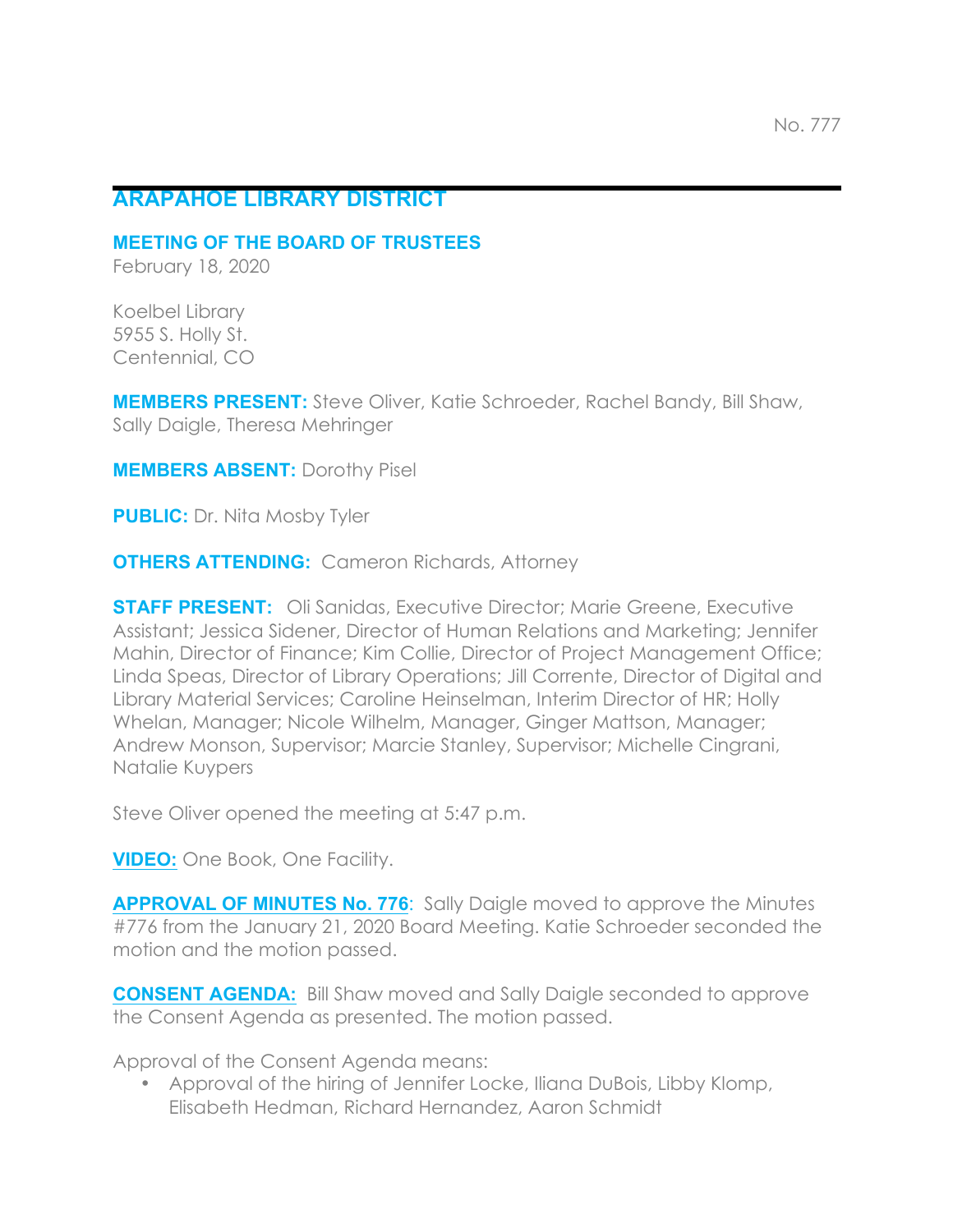- Approval of the separation of Ayzia Underwood, Denise Crowder
- Approval of \$205,850 to replace the roof at Castlewood. The current roof has exceeded its useful life expectancy, and the parapet wall membrane is pulling away. We had made multiple repairs over the years until the roof could be replaced. As part of the 2020 projects, the roof is scheduled to happen this year. In order to minimize disruption to patrons, we are combining the roof replacement with the 2019/2020 Castlewood remodel project. The cost for the replacement of the roof is \$161,000 and \$44,850 to remove the solar modules and reinstall.
- Approval of \$100,000.00 for TrackVia workflow and data analysis platform. This is an integral part of our data strategy project to minimize the number of places where we enter data, provide feedback to patrons and staff based upon their input, and make data-driven decisions from a holistic point of view. This is our second year using TrackVia and we continue to add functionality and data analytics capabilities.

**FINANCIALS:** Jennifer Mahin reviewed the financials with the trustees. Bill Shaw asked about the self-insurance costs, noting that it's the only area where it's very close to budget, whereas the other areas are well below budget. Caroline Heinselman explained that the benefits comes up for renewal in July and the HR team has asked the insurance broker to unbundle the services to get a better price. She explained that part of the work the HR team will be doing in the next few months will be analyzing the expenses and will decide on whether to make adjustments at renewal time.

Theresa Mehringer asked why we don't see most of the debt services fund until December. Jennifer responded that we pay part in summer, but the significant balance is paid at the end of the year.

Sally Daigle moved to accept the Financials as presented. Theresa Mehringer seconded and the motion passed. Approval of the Financials means:

- Acceptance of the Statement of Revenue and Expense
- Acceptance of the Balance Sheet

**BOARD PRESIDENT REPORT:** Steve Oliver gave an update to the trustees: Next month will be the annual meeting when the board will present to the Arapahoe County Commissioners. The board will talk about the strategic plan and the video *One Book One Facility* will be presented.

In April, the board will choose officers for the year. The board intends to allow all board members to serve in positions they are interested in and he asked the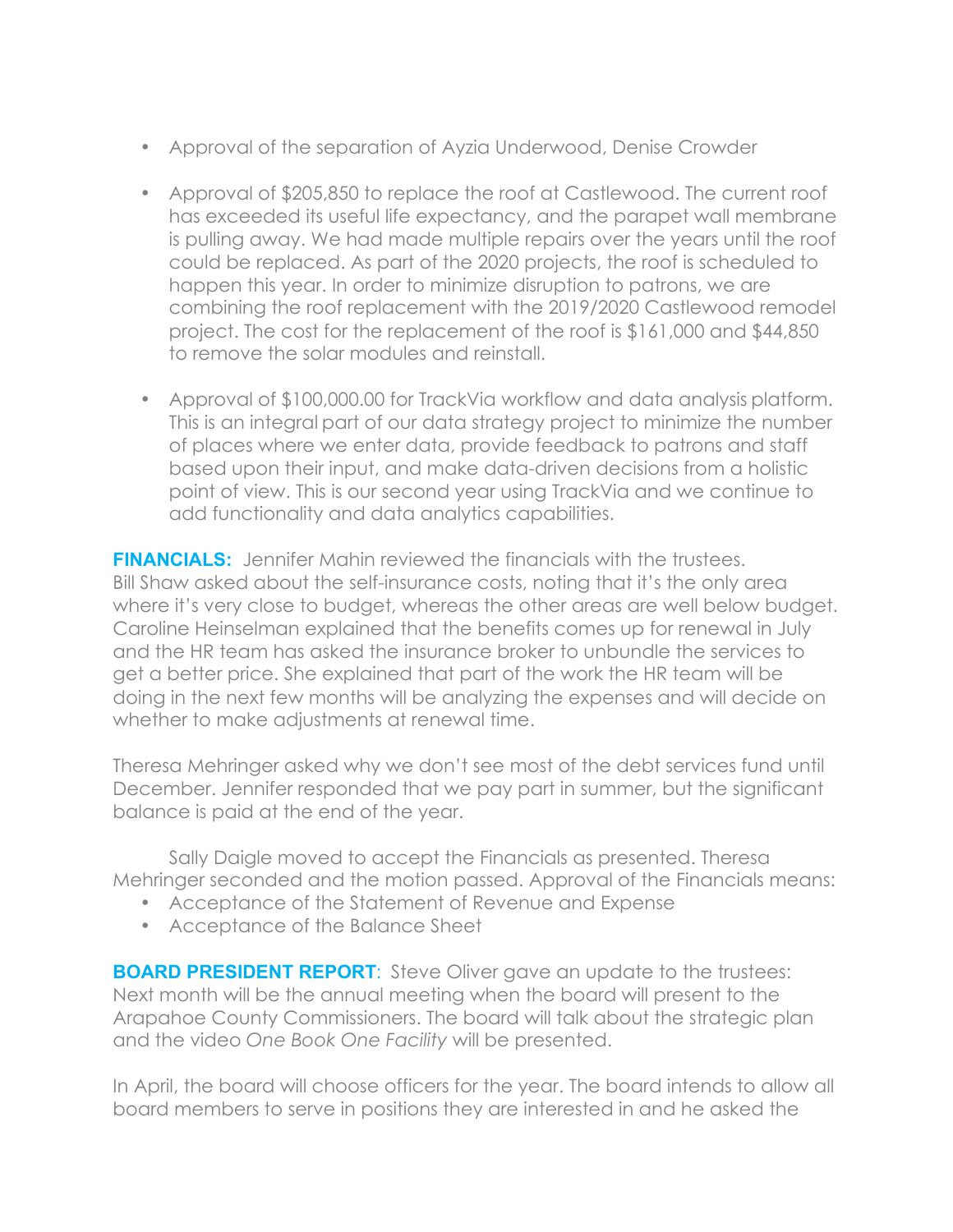trustees to send an email to Katie Schroeder if they would like to become president or vice president. If no one expresses interest, Katie and Steve are willing to serve as vice president and president, respectively. Theresa Mehringer stated she would be willing to serve in one of the roles, but only if Steve and Katie no longer want to serve in those positions.

**EXECUTIVE DIRECTOR REPORT:** Oli Sanidas announced that ALD found and hired a new Director of People Services, Luis Morejon. He is coming from New Jersey and has extensive experience in Human Resources. Luis responded very well to ALD being a mission driven organization. He will start a couple of days prior to the March board meeting.

Rachel Bandy asked what the new director role will oversee in addition to Human Resources. Oli responded that ALD chose the title of Director of People Services strategically at the beginning of the recruiting process. The role will oversee organizational development and will focus on building the internal culture.

Oli announced that Jill Corrente turned in her resignation and will be taking a role at Douglas County Libraries. Jill Corrente explained that she will be the director of administrative services, and will oversee IT, collections, Human Resources, and facilities.

Bill Shaw asked what Oli's thoughts are for recruiting Jill's replacement. Oli stated that he just received Jill's resignation today and will consider reorganization before making a recruiting decision.

Jessica Sidener stated ALD is in the middle of a very large project. Space has been an ongoing issue and ALD has a team exploring the possibility of creating an event space for the community. In addition to considering budget, the team will get feedback from the public and the patrons about their needs, and they will look into partnerships with outside organizations. They will use 2020 as the year to explore and research, but since it's such a large project, it may take longer and the final decision on whether to proceed with an event space may not be made until further in the future. Jessica Sidener and Jennifer Mahin are the co-sponsors of the project, and Louise Richey and Cindy Mares are the project managers. Board involvement is going to be critical, so the team will keep the board informed. The team is also considering working with an outside consultant for additional expertise in the exploration phase of the project.

Rachel Bandy asked where the idea came from. Oli responded that it came from the exponential growth of usage of library space. The intent is to provide meeting room space, coworking space, as well as have large event capability. The daily usage would be providing a space for the community to gather. Oli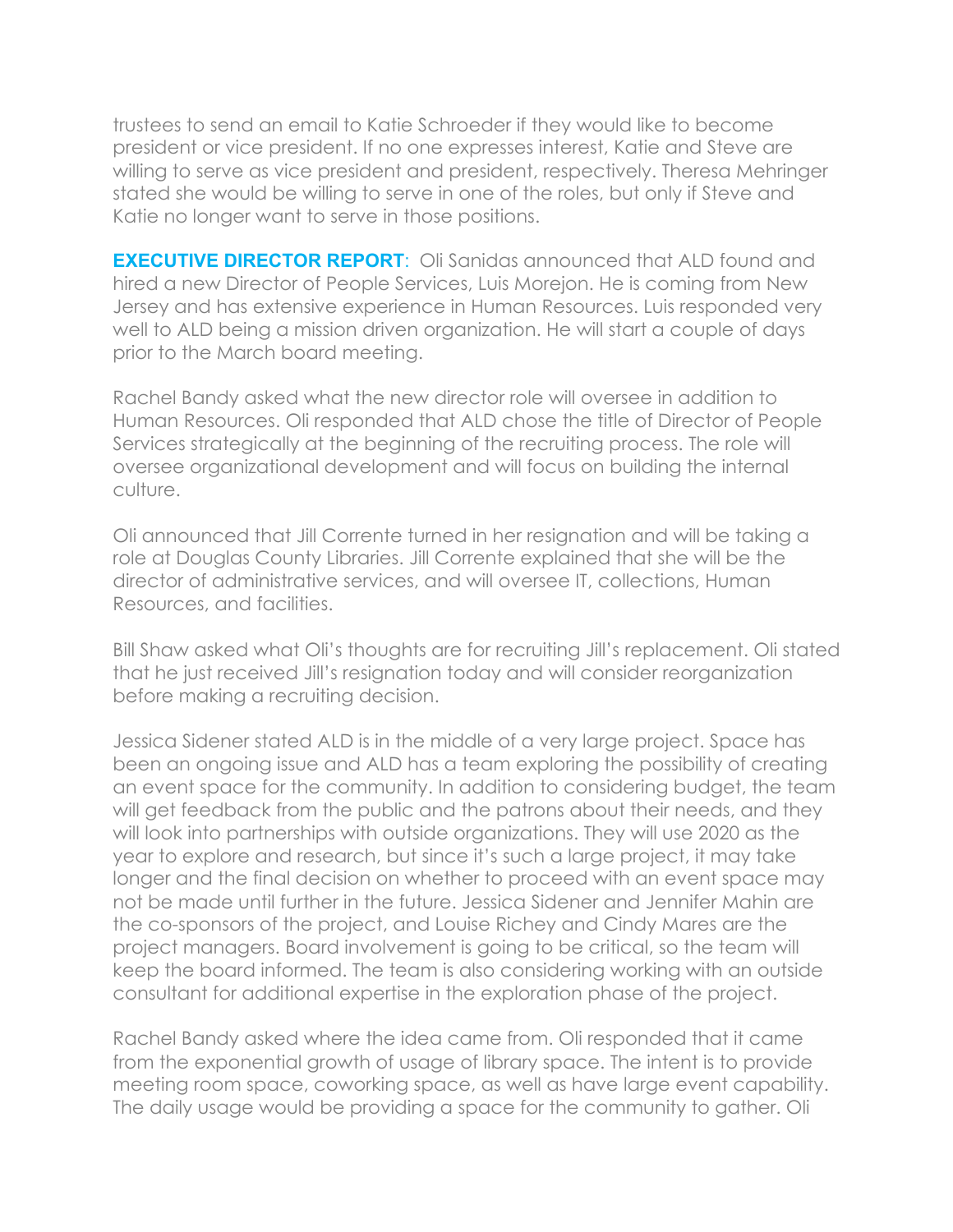explained that the trend for library usage has been moving in the direction of more space usage, and ALD is trying to respond to that demand.

Steve Oliver stated that there may be some concerns to consider about competing with taxpaying entities when ALD is a tax-exempt organization.

Oli responded that he has done some research and does not intend to compete with other entities, nor is the intent to give priority for space usage to anyone, paid or otherwise, other than for ALD events.

Jessica Sidener encouraged the board to bring any and all questions, even those that may "kill" the idea because those type of questions help identify blind spots of the team.

Theresa Mehringer expressed her concern of the perception of ALD considering this project for the sake of spending its large fund balance. Oli agreed that is a concern, and that ALD is only in the initial brainstorming phase and the intent would be to provide space for the public. He also stated that ALD does not want to add to the ongoing operational expenses of the organization.

Theresa asked that the board be updated on this project every month at the board meetings. Oli said he will include an update in his report to the board each month.

Sally Daigle said that Westminster Town Center built something similar which includes meeting space and retail space located near the light rail, which is important because many young people are not driving. She stated that she thinks ALD's event center is an exciting idea for filling the space needs of the public.

Jessica stated that even at the end of the due diligence phase, if ALD decides not to proceed with an event space, the process would be a win-win for ALD because ALD will have heard from the patrons about their needs.

**LEGAL STATUS REPORT:** The legal report was passed out to the trustees and ALD directors for review.

Cameron Richards reported on the costs for the infrastructure needed for the construction of the Kelver project in Byers. The Bradbury Main Street Villas building project, which is nearby, will use the same contractor and the costs will be shared and built into the construction budget. ALD will also purchase some construction materials from Bradbury rather than having it trucked in from Denver. By doing it this way, ALD should save money. There is a draft of the cost sharing agreement attached to the legal status report for the board to review.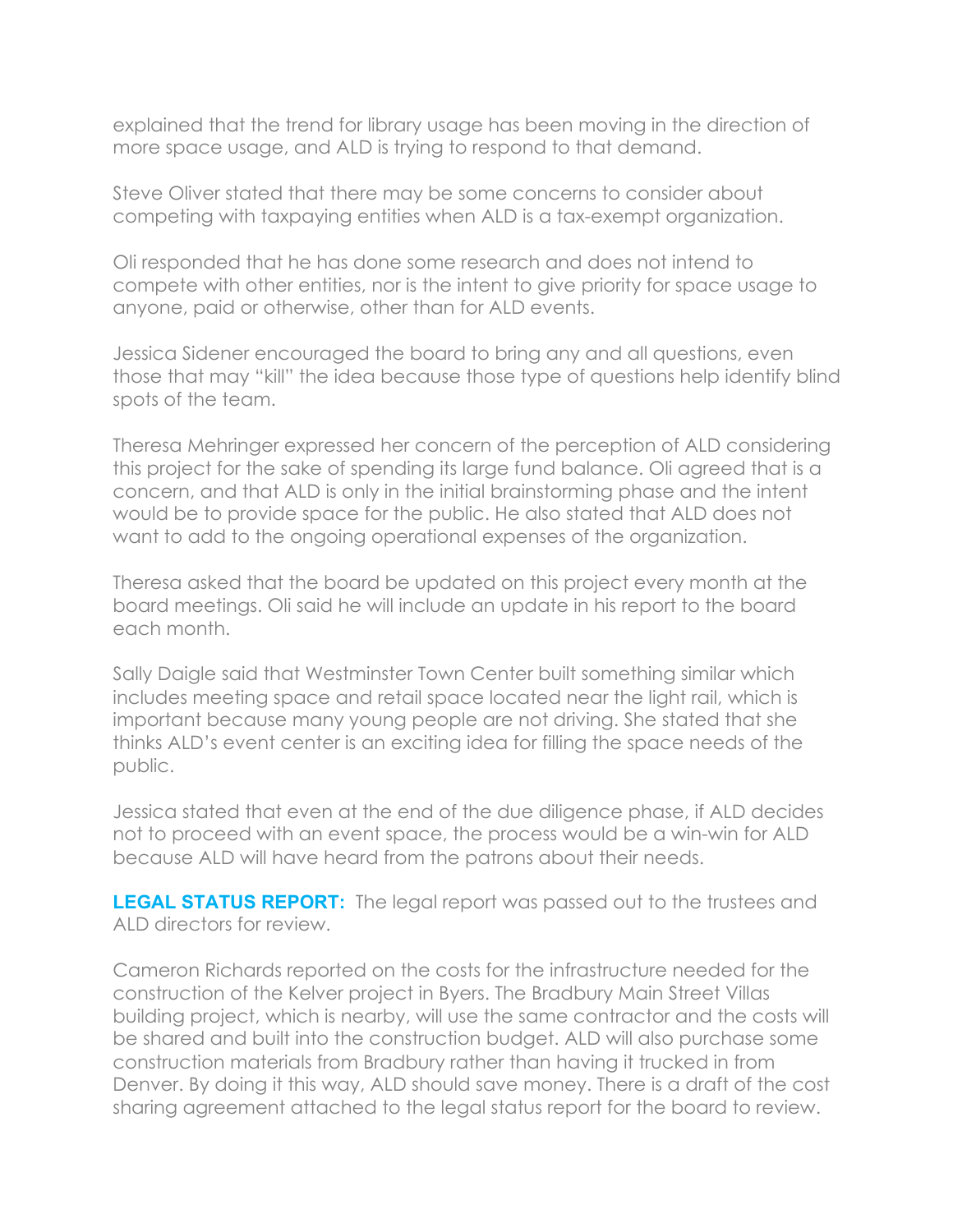Rachel Bandy moved to accept the draft of the cost sharing agreement subject to legal revision, with the final agreement to be provided to the trustees. Bill Shaw seconded the motion and the motion passed.

## **PRESENTATION: INCLUSIVITY**

Linda Speas gave an overview of the inclusivity work ALD has been doing. In 2018, ALD hired Dr. Nita Mosby Tyler from The Equity Project as a consultant to help with the work.

Dr. Nita thanked ALD for their commitment to inclusivity. She is now working with several other library districts because they heard about the work that ALD is doing.

Dr. Nita gave some background about herself. She was working her dream job at Children's Hospital, but after the 2016 presidential election she began to see people not being about to talk about issues and people became polarized. She left her job and started The Equity Project. The work uses a "space full of grace" to allow people to speak their minds without being critiqued.

ALD's work has been centered on inclusivity, which is different than many of the other terms that are falsely used as synonyms (inclusion, equality, diversity, fairness, etc.). ALD will know when inclusivity is successfully incorporated in its culture because leadership will begin to hear from their employees and patrons. And diversity will rise as inclusivity is felt.

Dr. Nita's experience through her work has been that people are scared to talk in our political environment. She has also seen that people are unaware of how bias is making an impact. Dr. Nita also said she consistently finds people are experiencing "diversity fatigue", which is when people are tired of talking about diversity. Something will trigger diversity fatigue. She encouraged the board to try to identify what their body physically does when they are triggered.

Rachel Bandy asked how long we would have access to Dr. Nita's services. Linda Speas explained that Dr. Nita has been contracted on a year to year basis and Dr. Nita expressed that she is willing to help as long as ALD needs her.

## **REPORTS:**

# **TRUSTEE REPORTS:**

Bill Shaw visited the Cherry Creek Innovation Campus and encouraged the rest of the board to go as he thought it was incredible.